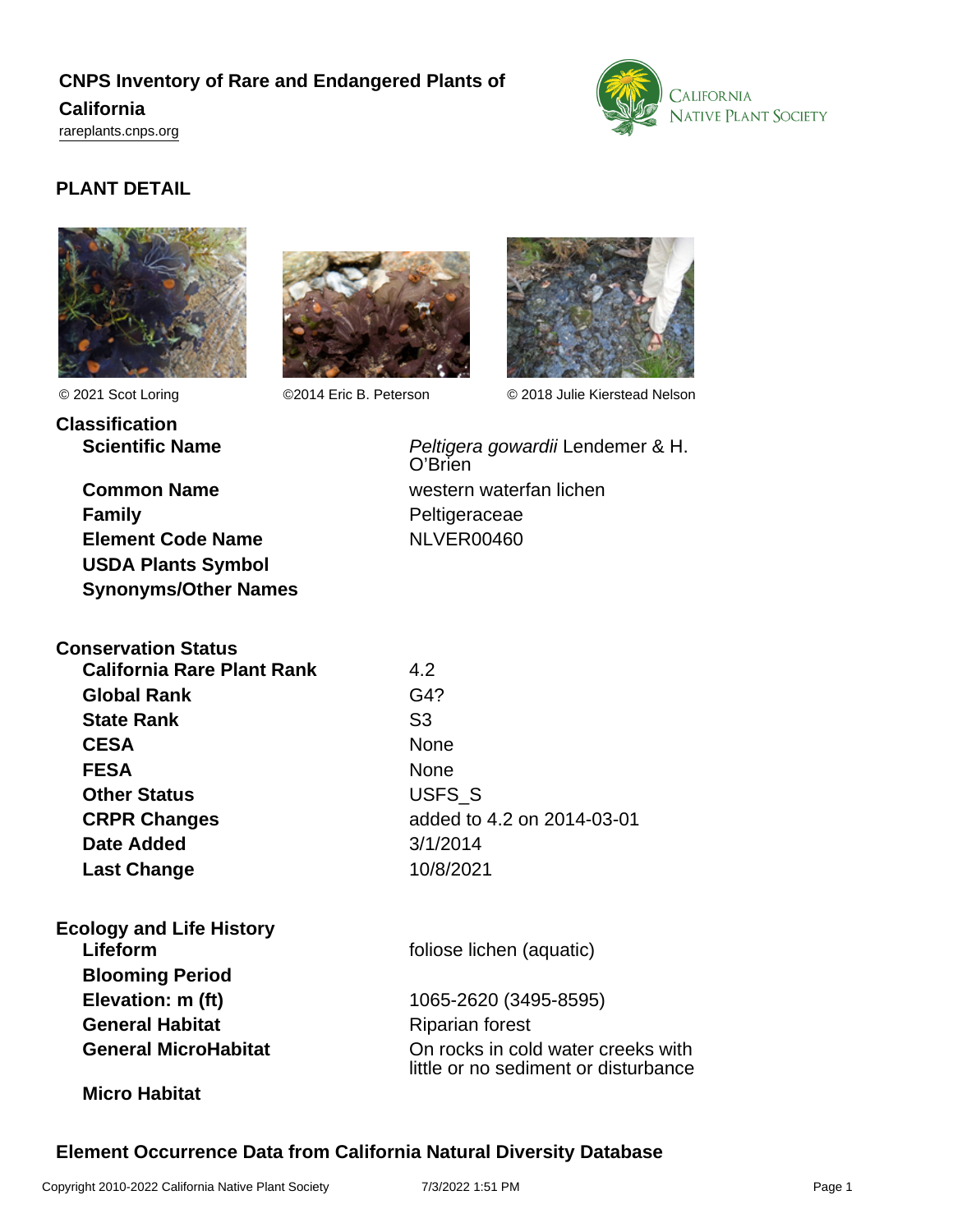| <b>Total Element Occurrences</b><br><b>Element Occurrence Ranks</b> | 26 |
|---------------------------------------------------------------------|----|
| Excellent (A)                                                       | 8  |
| Good (B)                                                            | 8  |
| Fair (C)                                                            | 1  |
| Poor (D)                                                            | O  |
| None (X)                                                            | O  |
| Unknown (U)                                                         | 9  |
| Occurrence Status                                                   |    |
| Historical, > 20 years                                              | 2  |
| Recent, $<$ 20 years                                                | 24 |
| <b>Presence</b>                                                     |    |
| <b>Presumed Extant</b>                                              | 26 |
| <b>Possibly Extirpated</b>                                          |    |
| <b>Presumed Extirpated</b>                                          |    |

### **Location**

| No |
|----|
|    |

## **Counties**

Amador (AMA), Butte (BUT), Calaveras (CAL), El Dorado (ELD), Fresno (FRE), Madera (MAD), Mariposa (MPA), Mono (MNO), Plumas (PLU), Sierra (SIE), Siskiyou (SIS), Trinity (TRI), Tulare (TUL), Tuolumne (TUO), Yuba (YUB)

#### **States**

California (CA), Georgia (GA), Maine (ME), Massachusetts (MA), Montana (MT), New Hampshire (NH), New Jersey (NJ), New York (NY), North Carolina (NC), Oregon (OR), Pennsylvania (PA), Tennessee (TN), Vermont (VT), Virginia (VA), Washington (WA)

#### **Quads**

American House (3912161), Boards Crossing (3812032), Calaveras Dome (3812042), Caldor (3812054), Camp Nelson (3611825), Cascade (3912162), Crandall Peak (3812022), Dinkey Creek (3711912), Dogwood Peak (3912171), Duckwall Mtn. (3712081), Echo Lake (3812071), Emerald Bay (3812081), Etna (4112248), Fish Camp (3711946), Forest Glen (4012333), Freel Peak (3811978), Haypress Valley (3912055), Homewood (3912012), Hull Creek (3812011), Huntington Lake (3711922), La Porte (3912068), Leek Spring Hill (3812063), Mammoth Pool Dam (3711933), Meeks Bay (3912011), Mount Dana (3711982), Muir Grove (3611867), Patterson Mtn. (3611981), Peddler Hill (3812053), Pollock Pines (3812075), Pulga (3912174), Red Cinder (4012142), Robbs Peak (3812084), Rough Spur (3611888), Sentinel Peak (3611815), Shuteye Peak (3711934), Soapstone Hill (3912173), Stanislaus (3812023), Strawberry (3812021), Strawberry Valley (3912151), White Chief Mtn. (3711945)

#### **Notes**

Definitions of codes preceding a county and/or quad:

\* Presumed extirpated

(\*) Possibly extirpated

Species may be present in other areas where conditions are favorable. These data should NOT be substituted for pre-project review or for on-site surveys.